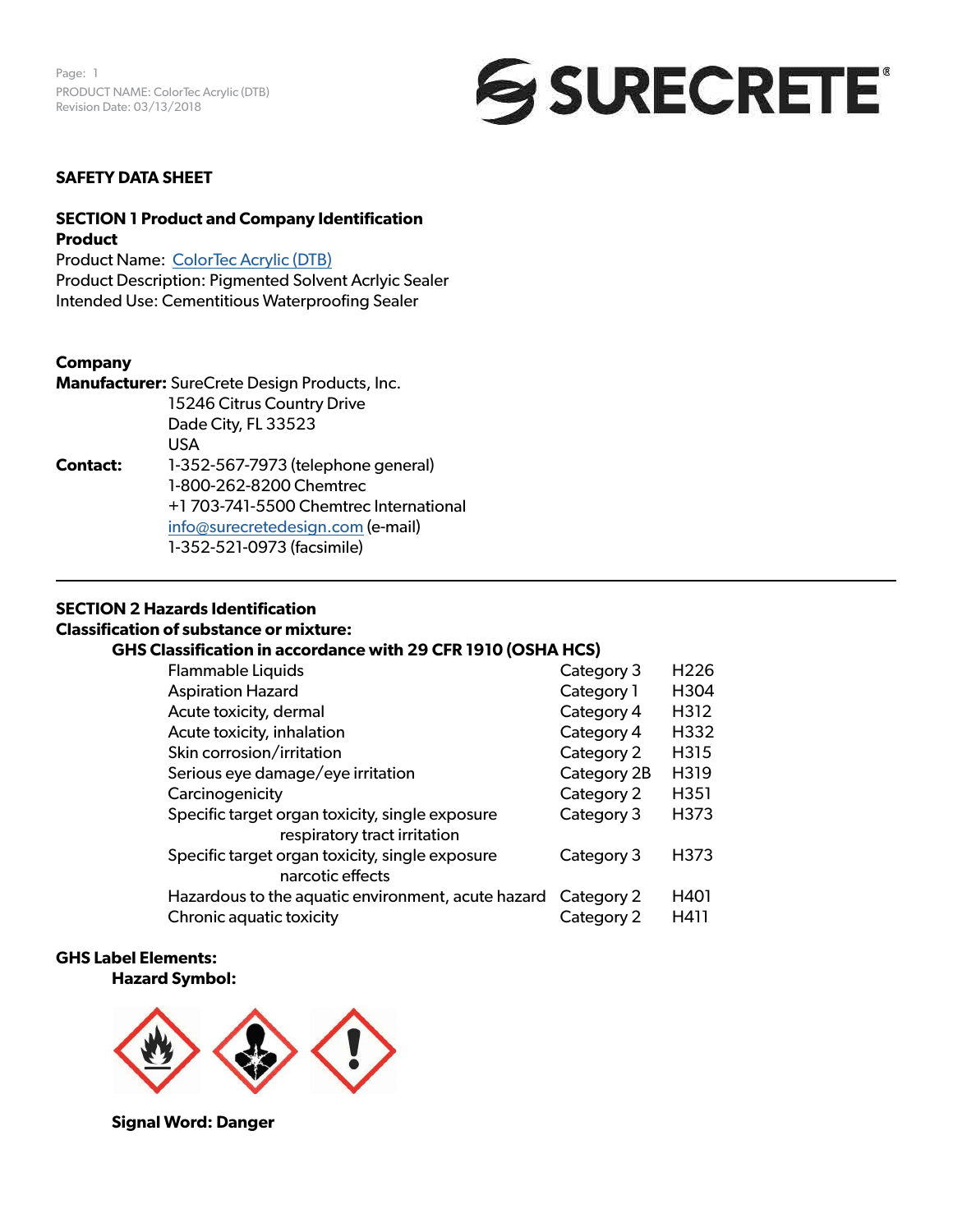Page: 2 PRODUCT NAME: ColorTec Acrylic (DTB) Revision Date: 03/13/2018



## **Label Hazard Statements:**

H226: Flammable liquid and vapor.

- H304: May be fatal if swallowed and enters airways.
- H312 + H332: Harmful in contact with skin or inhaled.
- H315: Causes skin irritation.
- H319: Causes serious eye irritation.
- H335: May cause respiratory irritation.
- H336: May cause drowsiness or dizziness.
- H351: Suspected of causing cancer.
- H373: May cause damage to organs through prolonged or repeated exposures.
- H411: Toxic to aquatic life with long lasting effects.

## **Label Precautionary Statements:**

- P201: Obtain special instructions before use.
- P202: Do not handle until all safety precautions have been read and understood.
- P210: Keep away from heat/sparks/open flames/hot surfaces. -- No smoking.
- P233: Keep container tightly closed.
- P240: Ground / bond container and receiving equipment.
- P241: Use explosion-proof electrical, ventilating, and lighting equipment.
- P242: Use only non-sparking tools.
- P243: Take precautionary measures against static discharge.
- P260: Do not breathe dust/fume/gas/mist/vapors/ spray.
- P261: Avoid breathing mist / vapors.
- P264: Wash skin thoroughly after handling.
- P271: Use only outdoors or in a well-ventilated area.
- P272: Contaminated work clothing should not be allowed out of the workplace.
- P273: Avoid release to the environment.
- P280: Wear protective gloves/protective clothing/eye protection/face protection.
- P301 + P310: IF SWALLOWED: Immediately call a POISON CENTER or doctor/physician.
- P302 + P352: IF ON SKIN: Wash with plenty of soap and water.

P303 + P361 + P353: IF ON SKIN (or hair): Take off immediately all contaminated clothing. Rinse skin with water/shower.

- P304 + P340: IF INHALED: Remove person to fresh air and keep comfortable for breathing.
- P308 + P313: IF exposed or concerned: Get medical advice/ attention.
- P312: Call a POISON CENTER or doctor/physician if you feel unwell.
- P331: Do NOT induce vomiting.
- P332 + P313: If skin irritation occurs: Get medical advice/ attention.
- P337 + P313: If eye irritation persists get medical advice/attention.
- P370 + P378: In case of fire: Use water fog, foam, dry chemical or carbon dioxide ( $CO<sub>2</sub>$ ) to extinguish.
- P391: Collect spillage.
- P403 + P235: Store in a well-ventilated place. Keep cool.
- P405: Store locked up.
- P501: Dispose of contents and container in accordance with local regulations.

**Physical / Chemical Hazards:** Material can accumulate static charges which may cause an ignition. Material can release vapors that readily form flammable mixtures. Vapor accumulation could flash and/or explode if ignited.

**Health Hazards:** May be irritating to the respiratory tract - effects are reversible. Repeated exposure may cause skin dryness or cracking. Mildly irritating to skin. May be irritating to the eyes, nose, throat, and lungs. May cause central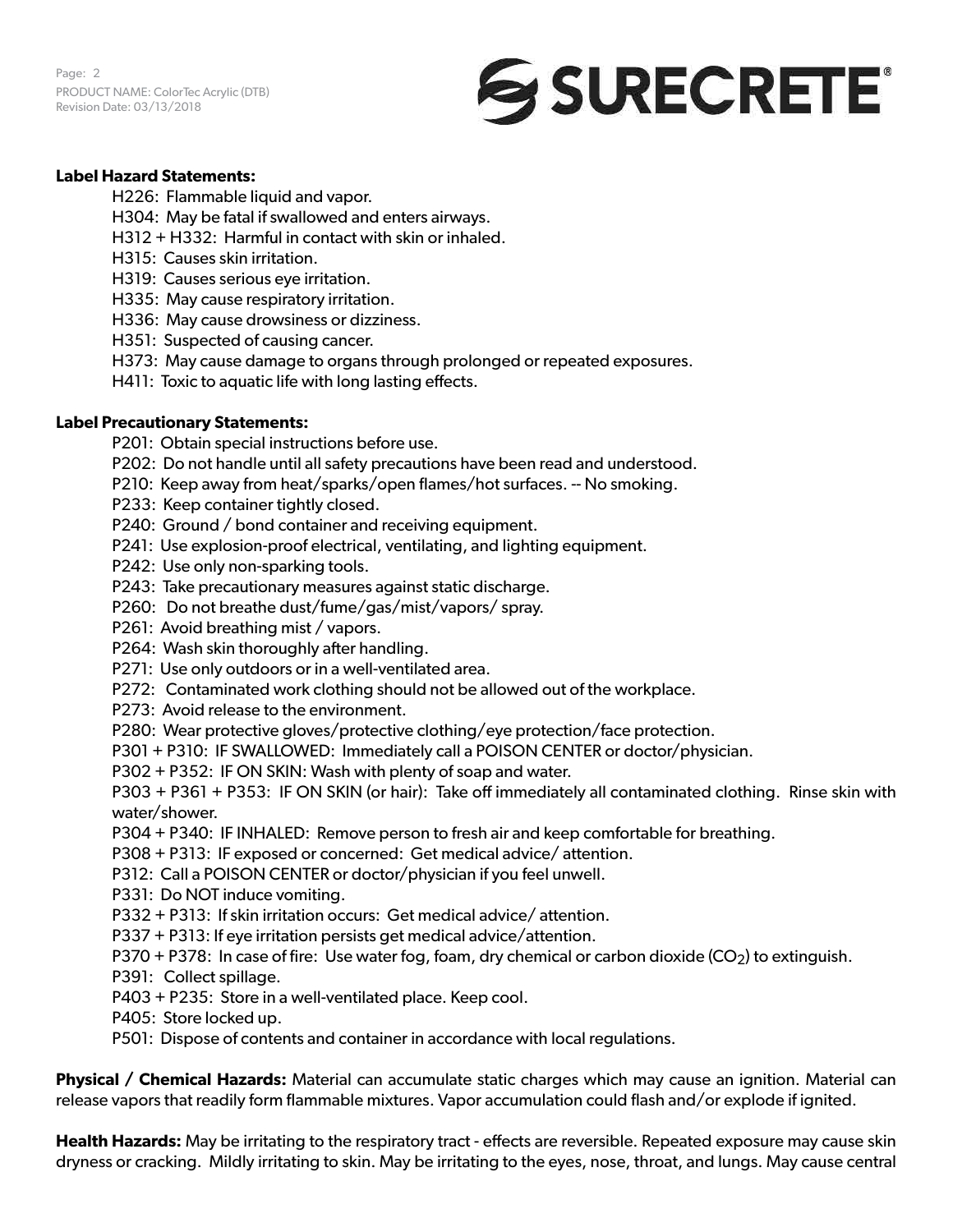Page: 3 PRODUCT NAME: ColorTec Acrylic (DTB) Revision Date: 03/13/2018



### nervous system depression.

**Environmental Hazards:** Expected to be toxic to aquatic organisms. May cause long-term adverse effects in the aquatic environment.

### **Hazard Ratings**

|             | health | flammability | reactivity |
|-------------|--------|--------------|------------|
| <b>HMIS</b> |        |              |            |
| <b>NEPA</b> |        |              |            |

# **SECTION 3 Composition / Information on Ingredients**

This material is regulated as a mixture

| Ingredient                                                             | CAS#          | EC#                                                                                                                                                                                                                            | % (by weight) |
|------------------------------------------------------------------------|---------------|--------------------------------------------------------------------------------------------------------------------------------------------------------------------------------------------------------------------------------|---------------|
| <b>Hazardous</b>                                                       |               |                                                                                                                                                                                                                                |               |
| Xylene                                                                 | 1330-20-7     | 215-535-7                                                                                                                                                                                                                      | $<$ 40%       |
| Ethylbenzene                                                           | 100-41-4      | <b>NE</b>                                                                                                                                                                                                                      | < 14%         |
| Solvent Naphtha (petroleum), light aromatic                            | 64742-95-6    | 265-192-2                                                                                                                                                                                                                      | < 19%         |
| Cumene                                                                 | 98-82-8       | <b>NE</b>                                                                                                                                                                                                                      | $< .3\%$      |
| Psuedocumene(1,2,4-Trimethylbenzene)                                   | $95 - 63 - 6$ | <b>NE</b>                                                                                                                                                                                                                      | < 67%         |
| 4-Chlorobenxotrifluoride                                               | $98 - 56 - 6$ | 202-681-1                                                                                                                                                                                                                      | < 97%         |
| <b>Non Hazardous</b>                                                   |               |                                                                                                                                                                                                                                |               |
|                                                                        | Trade secret  |                                                                                                                                                                                                                                | $<$ 30%       |
| The contract of the contract of the contract of $\Lambda$ of $\Lambda$ | かいしょ しょうしょう   | the bottom of the book of the construction of the construction of the construction of the construction of the construction of the construction of the construction of the construction of the construction of the construction |               |

The exact percentage (concentration) of composition has been withheld as a trade secret.

### **SECTION 4 First Aid Measures**

**Inhalation:** Remove from further exposure. For those providing assistance, avoid exposure to yourself or others. Use adequate respiratory protection. If respiratory irritation, dizziness, nausea, or unconsciousness occurs, seek immediate medical assistance. If breathing has stopped, assist ventilation with a mechanical device or use mouth-tomouth resuscitation.

**Skin Contact:** Wash contact areas with soap and water. Remove contaminated clothing. Launder contaminated clothing before reuse.

**Eye Contact:** Flush thoroughly with water. If irritation occurs, get medical assistance.

**Ingestion:** Seek immediate medical attention. Do not induce vomiting. If vomiting occurs, keep head low so that stomach content does not get into the lungs.

**Note to Physician:** If ingested, material may be aspirated into the lungs and cause chemical pneumonitis. Treat appropriately.

### **SECTION 5 Fire Fighting Measures**

**Appropriate Extinguishing Media:** Foam, CO2, Dry chemical, water spray or fog.

**Inappropriate Extinguishing Media:** Solid streams of water.

**Fire Fighting Instructions:** Evacuate area. Prevent runoff from fire control or dilution from entering streams, sewers, or drinking water supply. Firefighters should use standard protective equipment and in enclosed spaces,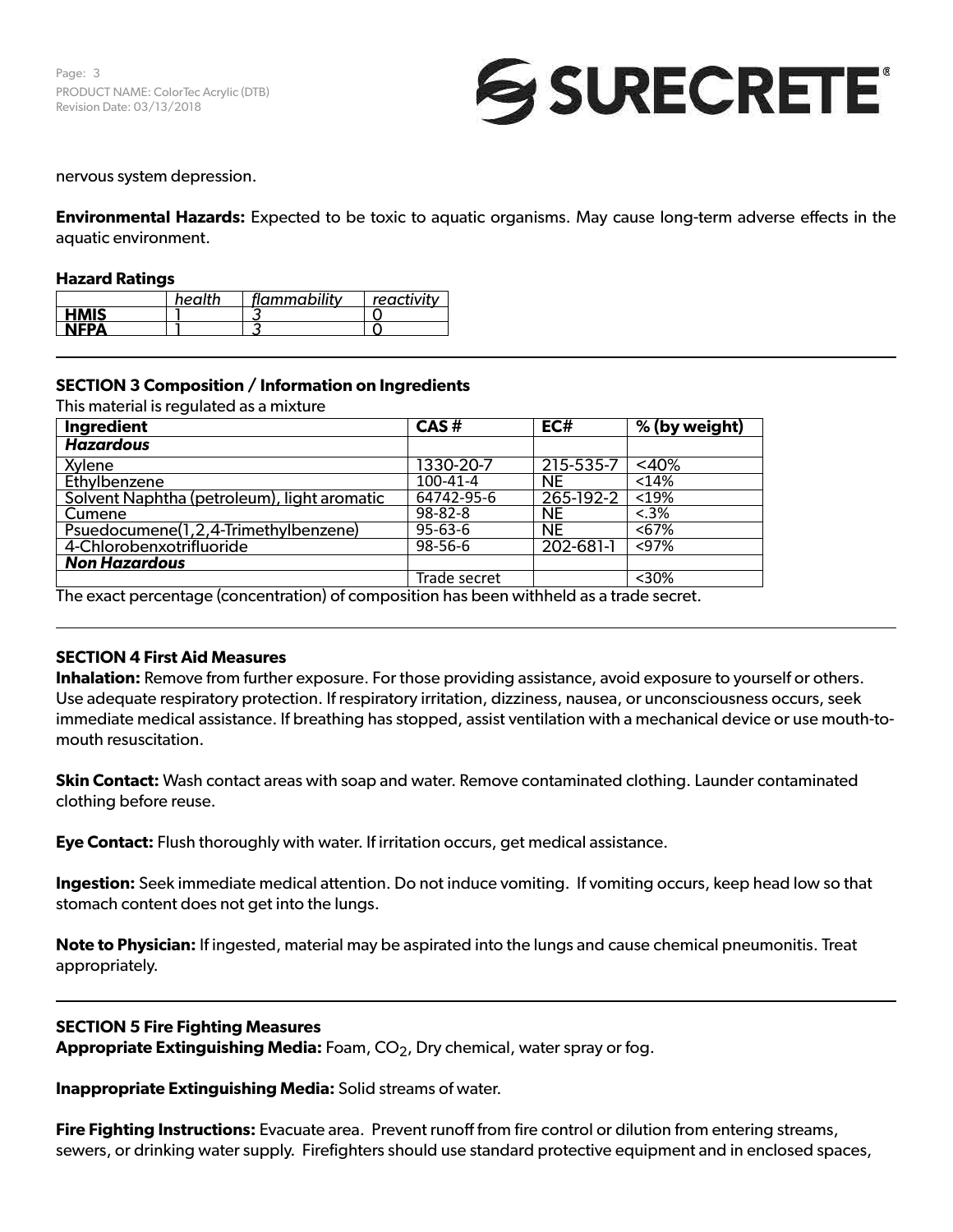

self-contained breathing apparatus (SCBA). Use water spray to cool fire exposed surfaces and to protect personnel.

**Unusual Fire Hazards:** Vapors are flammable and heavier than air. Vapors may travel across the ground and reach remote ignition sources causing a flashback fire danger. Hazardous material. Firefighters should consider protective equipment indicated in Section 8.

**Hazardous Combustion Products:** Incomplete combustion products, Smoke, Fume, Oxides of carbon.

# **Flammability Properties**

Flash Point: 24 °C (74 °F) Flammable Limits (Approximate volume % in air): LEL: 1 UEL: 7 Auto ignition Temperature: 529 °C (984 °F)

# **SECTION 6 Accidental Release Measures**

**Personal Precautions, Protective Equipment, Emergency Procedures:** Keep unnecessary personnel away. Local authorities should be advised if significant spills cannot be contained. Keep upwind. Keep out of low areas. Ventilate closed spaces before entering. Do not touch damaged containers or spilled material unless wearing appropriate protective clothing. See Section 8 of the SDS for Personal Protective Equipment.

**Methods and Materials for Containment and Clean-up:** Eliminate all ignition sources (no smoking, flares, sparks or flames in immediate area). Extinguish all flames in the vicinity. Keep combustibles (wood, paper, oil, etc.) away from spilled material.

*Large Spills:* Stop the flow of material, if this is without risk. Dike the spilled material, where this is possible.

*Small Spills:* Use a non-combustible material like vermiculite, sand, or earth to soak up the product and place into a container for later disposal. Cover with plastic sheet to prevent spreading. Collect spillage. Following product recovery, flush area with water. Prevent product from entering drains. Do not allow material to contaminate ground water system. Clean surface thoroughly to remove residual contamination. Wipe up with absorbent material (e.g. cloth, fleece). Never return spills in original containers for reuse. Prevent entry into waterways, sewers, basements or confined areas. Stop leak if you can do so without risk. This material is a water pollutant and should be prevented from contaminating soil or from entering sewage and drainage systems and bodies of water. Dike the spilled material, where this is possible. Eliminate all ignition sources (no smoking, flares, sparks, or flames in immediate area). Absorb spill with vermiculite or other inert material, then place in a container for chemical waste. Clean surface thoroughly to remove residual contamination. Should not be released into the environment. Do not allow material to contaminate ground water system. Prevent product from entering drains.

## **SECTION 7 Handling and Storage**

**Handling:** Eliminate sources of ignition. Avoid spark promoters. Ground/bond container and equipment. These alone may be insufficient to remove static electricity. Wear personal protective equipment. Do not breathe gas/ fumes/vapor/spray. Avoid contact with eyes, skin, and clothing. Do not taste or swallow. Avoid prolonged exposure. Use only with adequate ventilation. Wash thoroughly after handling. The product is extremely flammable, and explosive vapor/air mixtures may be formed even at normal room temperatures. DO NOT handle, store or open near an open flame, sources of heat or sources of ignition. Protect material from direct sunlight. Take precautionary measures against static discharges. All equipment used when handling the product must be grounded. Use nonsparking tools and explosion-proof equipment. When using, do not eat, drink or smoke. Avoid release to the environment.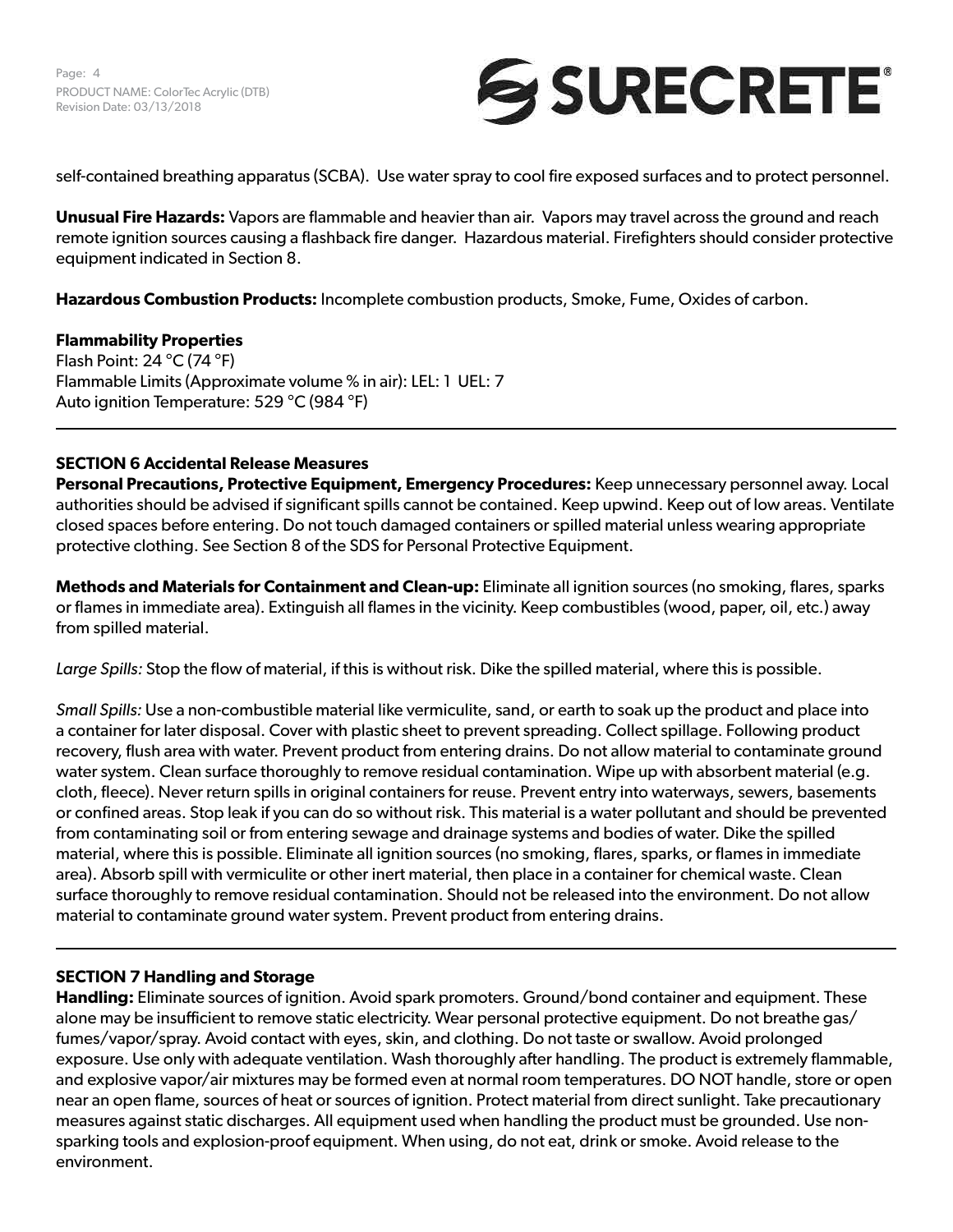

**Storage:** Flammable liquid storage. Do not handle or store near an open flame, heat or other sources of ignition. This material can accumulate static charge which may cause spark and become an ignition source. The pressure in sealed containers can increase under the influence of heat. Keep container tightly closed in a cool, well-ventilated place. Keep away from food, drink and animal feeding stuffs. Keep out of the reach of children.

# **SECTION 8 Exposure Control / Personal Protection**

**Engineering Measures:** Air contaminant levels should be controlled below the PEL or TLV for this product (see Exposure Guidelines).

| <b>Component</b>                            |             | <b>Value / Source</b>   |                         |                    |
|---------------------------------------------|-------------|-------------------------|-------------------------|--------------------|
| Cumene                                      | <b>TWA</b>  | $245 \,\mathrm{mg/m^3}$ | $50$ ppm                | <b>OSHAZ1</b>      |
| Cumene                                      | <b>TWA</b>  | 50 ppm                  | No data available       | <b>ACGIH</b>       |
| Pseudocumene (1,2,4-Trimethylbenzene)       | <b>TWA</b>  | 25 ppm                  | No data available       | <b>ACGIH</b>       |
| Solvent Naphtha (Petroleum), Light Aromatic | <b>TWA</b>  | 19 ppm                  | $100 \,\mathrm{mg/m^3}$ | <b>ExxonMobil</b>  |
| Xylene                                      | <b>PEL</b>  | 435 mg/m <sup>3</sup>   | 100 ppm                 | OSHA <sub>Z1</sub> |
| Xylene                                      | <b>TWA</b>  | 435 mg/m <sup>3</sup>   | $100$ ppm               | <b>ACGIH</b>       |
| Xylene                                      | <b>STEL</b> | 150 ppm                 | No data available       | <b>ACGIH</b>       |
| Ethylbenzene                                | <b>PEL</b>  | 435 mg/m <sup>3</sup>   | $100$ ppm               | <b>OSHAZI</b>      |
| Ethylbenzene                                | <b>TWA</b>  | 20 ppm                  | No data available       | <b>ACGIH</b>       |

**Occupational exposure controls:** The level of protection and types of controls necessary will vary depending upon potential exposure conditions. Control measures to consider:

- Adequate ventilation should be provided so that exposure limits are not exceeded.
- Use explosion-proof ventilation equipment.

# **Personal Protection:**

*Respiratory protection:* Wear suitable NIOSH approved respirator when ventilation is inadequate. *Hand protection:* Chemically compatible gloves.

*Eye protection:* Safety glasses with side shields or full face shield.

*Skin protection:* Minimize skin contact with appropriate long-sleeved clothing.

*Hygiene measures:* Observe good industrial hygienic practices. Frequently launder or discard proactive clothing, equipment.

**Environmental exposure controls:** Emissions from work process equipment should be checked against requirements of appropriate environmental protection legislation.

# **SECTION 9 Physical and Chemical Properties General**

Appearance: Colorless liquid.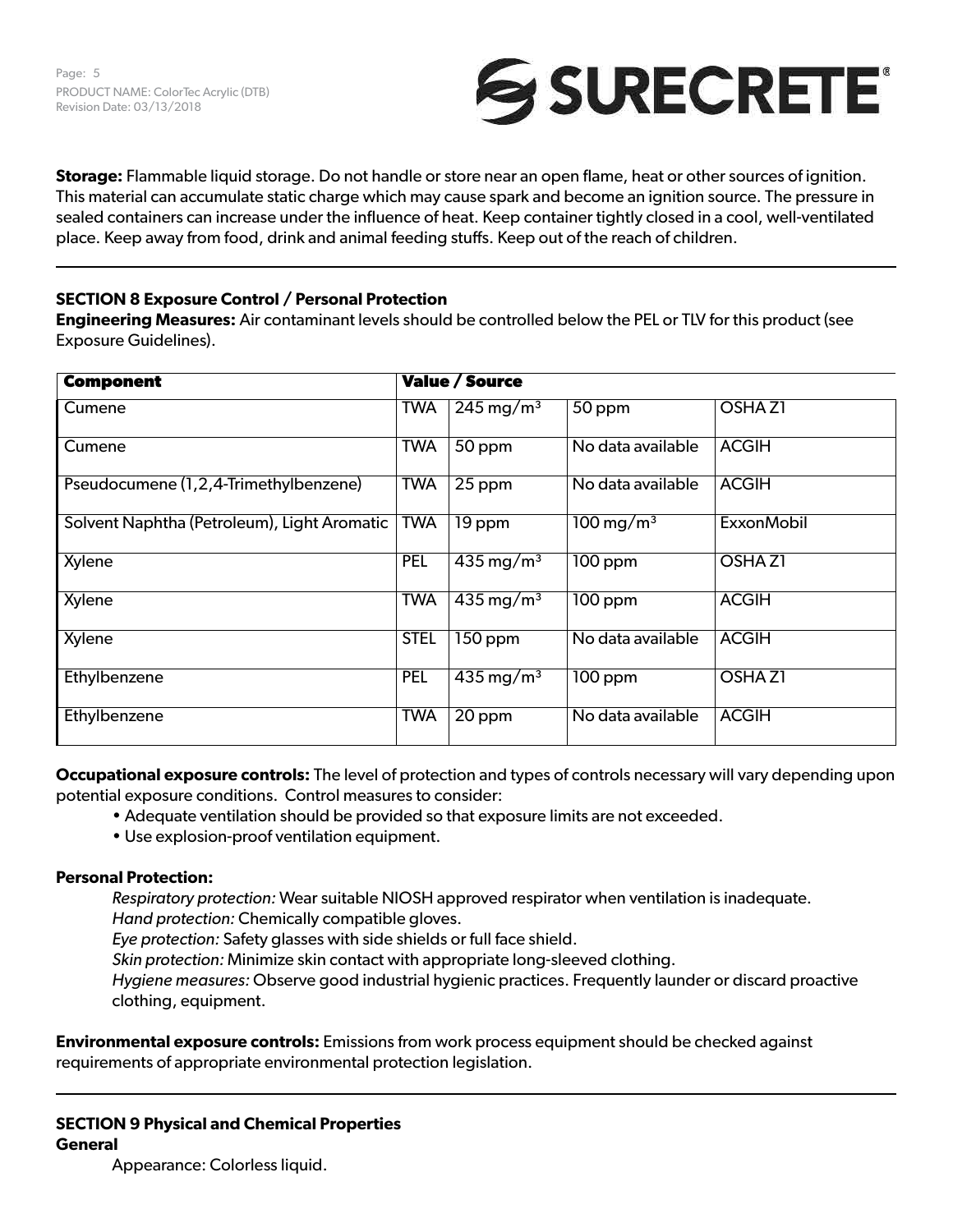Page: 6 PRODUCT NAME: ColorTec Acrylic (DTB) Revision Date: 03/13/2018



Physical state: Liquid. Form: Liquid. Color: Colorless. Odor: Aromatic. Solvent-like. Odor threshold: Not available.

### **Safety Data**

pH: Not available. Melting point/freezing point: -15 °F (-26.1 °C) Initial boiling point and boiling range: 282 °F (139 °C) Flash point: 24 °C (74 °F) Evaporation rate: Not available. Flammability (solid, gas) Not available. Flammability limit – lower: 1 % Flammability limit – upper: 7 % Explosive limit - lower (%) Not available. Explosive limit - upper (%) Not available. Vapor pressure: Not available. Vapor density Relative density: Not available. Solubility (water): Very slightly soluble. Partition coefficient: Not available. Auto-ignition temperature: 985 °F (529 °C) Decomposition temperature: Not available. Viscosity Not available. VOC: <600 g/L.

## **SECTION 10 Stability and Reactivity**

**Stability:** Stable under normal conditions.

**Reactivity:** Not available.

**Conditions to avoid:** Heat, flames and sparks. Ignition sources. Contact with incompatible materials. Do not pressurize, cut, weld, braze, solder, drill, grind or expose empty containers to heat, flame, sparks, static electricity, or other sources of ignition; they may explode and cause injury or death.

**Materials to avoid:** Strong oxidizing agents. Reducing agents. Acids. Alkalis.

**Hazardous decomposition products:** Hazardous gases and vapors produced in fire are oxides of carbon.

**Hazardous polymerization:** Does not occur.

## **SECTION 11 Toxicological Information**

### **Route of Exposure**

**Inhalation:** Breathing small amounts during normal handling is not likely to cause harmful effects. Breathing large amounts may cause depression of the central nervous system, nausea, headache, dizziness, drowsiness or unconsciousness.

**Eye Contact:** Exposure may cause serious eye irritation, including itching, burning, redness, and tearing.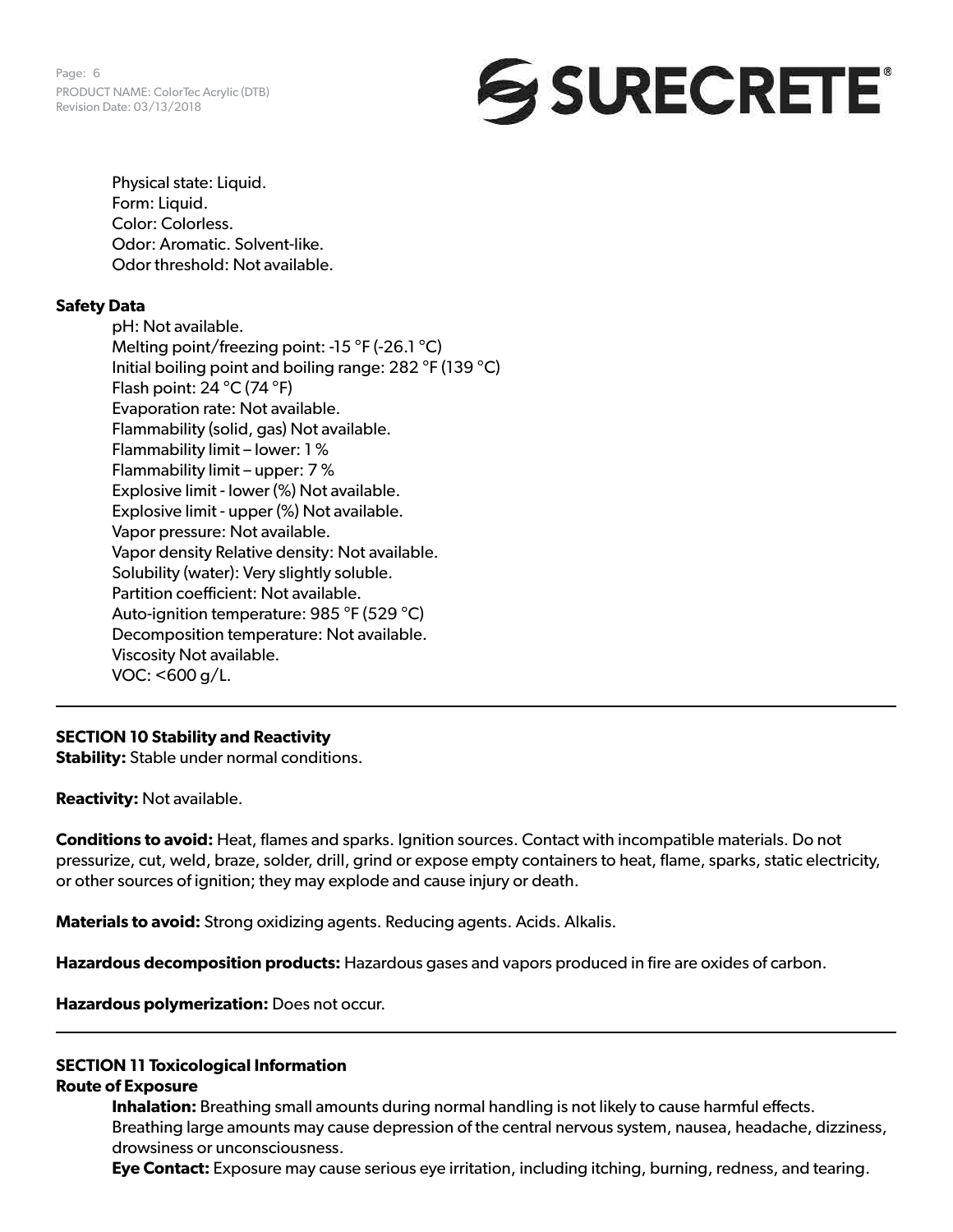

**Ingestion:** Ingestion may result in headache, dizziness or drowsiness. Aspiration may cause chemical pneumonitis or pulmonary edema.

**Skin Contact:** Exposure causes skin irritation or drying. Prolonged exposure may cause dermatitis or skin cracking.

### **Component Information**

| <b>Chemical Name</b>                            | Oral LD50        | <b>Dermal LD50</b>      | <b>Inhalation LC50</b>                       |
|-------------------------------------------------|------------------|-------------------------|----------------------------------------------|
| Petroleum naphtha, light aromatic<br>64742-95-6 | 8400 mg/kg (Rat) | $>$ 2000 mg/kg (Rabbit) | $> 5.2$ mg/L, 3400 ppm (Rat)<br>4 h          |
| 1,2,4-Trimethylbenzene<br>$95 - 63 - 6$         | 5000 mg/kg (Rat) | No data available       | $18 \,\mathrm{mg/L}$ (Rat)<br>4 <sub>h</sub> |
| Xylene<br>1330-20-7                             | 4300 mg/kg (Rat) | $>$ 1700 mg/kg (Rabbit) | $47.6$ g/L, 5000 ppm (Rat)<br>4 <sub>h</sub> |
| Cumene<br>98-82-8                               | 1400 mg/kg (Rat) | $>$ 3160 mg/kg (Rabbit) | 39 mg/L (Rat)<br>4 h                         |
| 4-Chlorobenxotrifluoride<br>98-56-6             | 1300 mg/kg (Rat) | No data available       | $22 \,\mathrm{mg/L}$<br>4 <sub>h</sub>       |

## **Chronic effects:**

*Mutagenicity:* May cause genetic defects. *Carcinogenicity:* May cause cancer.

## **SECTION 12 Ecological Information**

**Eco toxicity:** Toxic to aquatic life with long-lasting effects

### **Toxicity to Fish**

| <b>Chemical Name</b>                 | <b>CAS No</b> | <b>Species</b>                                                                                                                                                | $LC50$ (mg/L)                                                                             | <b>Exposure (Method)</b>                                                                                    |
|--------------------------------------|---------------|---------------------------------------------------------------------------------------------------------------------------------------------------------------|-------------------------------------------------------------------------------------------|-------------------------------------------------------------------------------------------------------------|
| Petroleum naphtha,<br>light aromatic | 64742-95-6    | Oncorhynchus mykiss                                                                                                                                           | 9.22                                                                                      | 96h                                                                                                         |
| 1,2,4-Trimethylben-<br>zene          | 95-63-6       | Pimephales promelas                                                                                                                                           | 7.72                                                                                      | 96 h (flow-through)                                                                                         |
| Xylene                               | 1330-20-7     | Pimephales promelas<br>Pimephales promelas<br>Oncorhynchus mykiss<br>Lepomis macrochirus<br>Lepomis macrochirus<br>Lepomis macrochirus<br>Poecilia reticulata | 13.40<br>23.53-29.97<br>2.66-4.09<br>19.00<br>13.10-16.50<br>$7.71 - 9.59$<br>30.26-40.75 | 96 h (flow-through)<br>96 h (static)<br>96h<br>96h<br>96 h (flow-through)<br>96 h (static)<br>96 h (static) |
| Cumene                               | 98-82-8       | Pimephales promelas<br>Oncorhynchus mykiss<br>Oncorhynchus mykiss<br>Poecilia reticulata                                                                      | $6.04 - 6.61$<br>4.80<br>2.70<br>5.10                                                     | 96 h (flow-through)<br>96 h (flow-through)<br>96 h (semi-static)<br>96 h (semi-static)                      |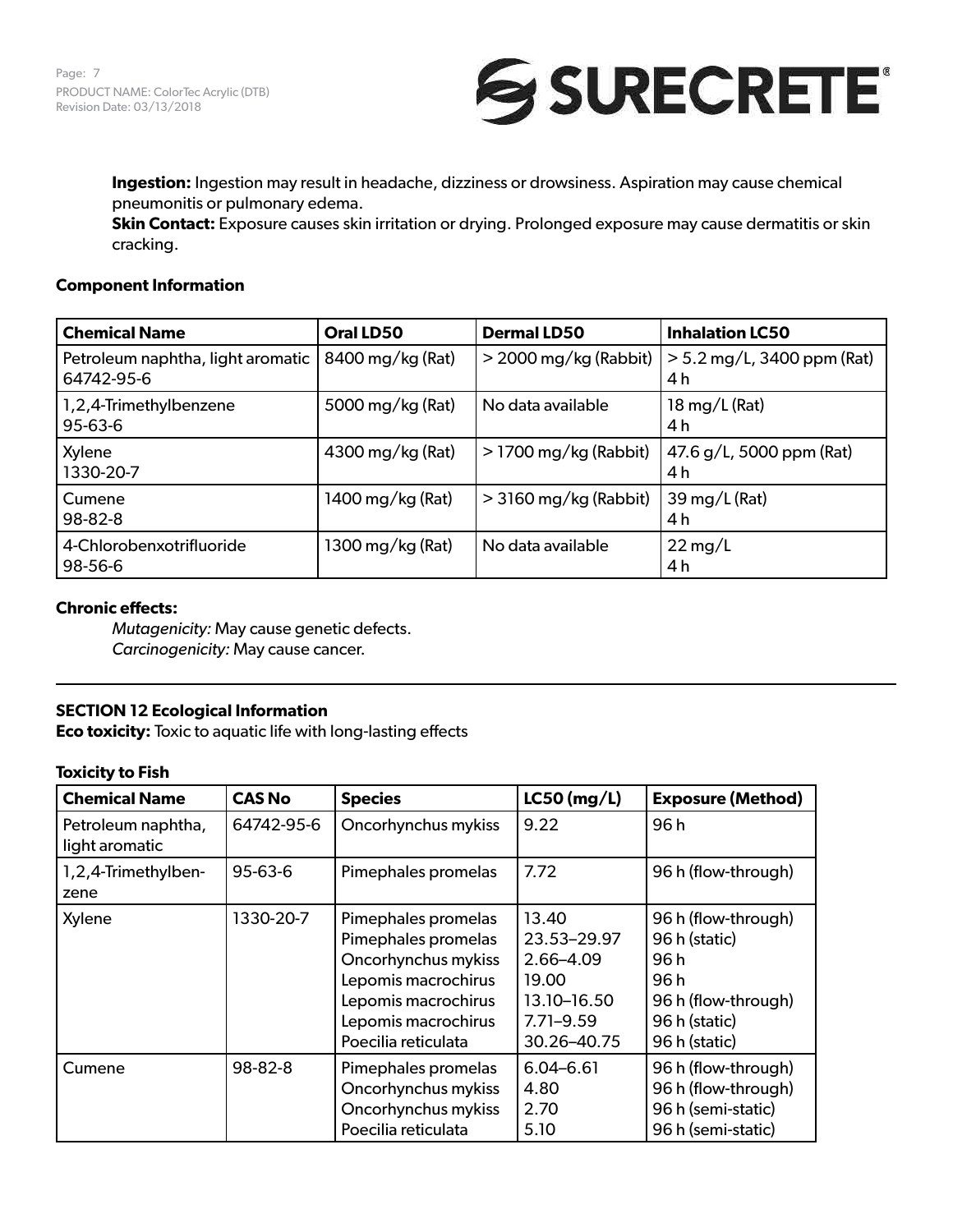# SURECRETE®

| <b>Chemical Name</b>                 | <b>CAS No</b> | Algae/aquatic plants<br><b>EC50</b>                 | Algae/aquatic plants<br><b>EC50</b>                                          | <b>Crustacea EC50</b>                                                  |
|--------------------------------------|---------------|-----------------------------------------------------|------------------------------------------------------------------------------|------------------------------------------------------------------------|
| Petroleum naphtha,<br>light aromatic | 64742-95-6    | Pseudokirchneriella<br>subcapitata<br>3.1 mg/L 72 h | No data available                                                            | Daphnia magna<br>6.14 mg/L 48 h                                        |
| 1,2,4-Trimethylben-<br>zene          | 95-63-6       | No data available                                   | No data available                                                            | Daphnia magna<br>3.60 mg/L 48 h                                        |
| Xylene                               | 1330-20-7     | Pseudokirchneriella<br>subcapitata<br>72 mg/L 14 d  | 0.0084 mg/L 24 h                                                             | Daphnia magna<br>3.82 mg/L 48 h<br>Gammarus lacustris<br>0.6 mg/L 48 h |
| Cumene                               | 98-82-8       | Pseudokirchneriella<br>subcapitata<br>2.6 mg/L 72 h | $0.89$ mg/L 5 min<br>$1.10$ mg/L 15 min<br>1.48 mg/L 30 min<br>172 mg/L 24 h | Daphnia magna<br>7.9-14.1 mg/L 48 h                                    |

## **Toxicity to Algae/Aquatic Plants, Microorganisms and Crustacea**

**Persistence and degradability:** No data available.

## **Bio accumulative potential:** No data available.

### **Mobility**

| <b>Chemical Name</b>              | <b>CAS No</b> | <b>Partition Coefficient (log POW)</b> |
|-----------------------------------|---------------|----------------------------------------|
| Petroleum naphtha, light aromatic | 64742-95-6    | 3.42                                   |
| 1,2,4-Trimethylbenzene            | $95 - 63 - 6$ | 3.63                                   |
| Xylene                            | 1330-20-7     | 2.77-3.15                              |
| Cumene                            | 98-82-8       | 3.55                                   |

**Other adverse effects:** None known.

## **SECTION 13 Disposal Considerations**

**Disposal instructions:** Dispose in accordance with all applicable regulations. This material and its container must be disposed of as hazardous waste. Dispose of this material and its container to hazardous or special waste collection point. Incinerate the material under controlled conditions in an approved incinerator. Do not allow this material to drain into sewers/water supplies. Do not contaminate ponds, waterways or ditches with chemical or used container.

**Local disposal regulations:** Dispose of in accordance with local regulations.

**Hazardous waste code:** D001 / Waste Flammable material with a flash point <140 °F.

**Waste from residues / unused products:** Dispose in accordance with all applicable regulations.

**Contaminated packaging:** Since emptied containers may retain product residue, follow label warnings even after container is emptied.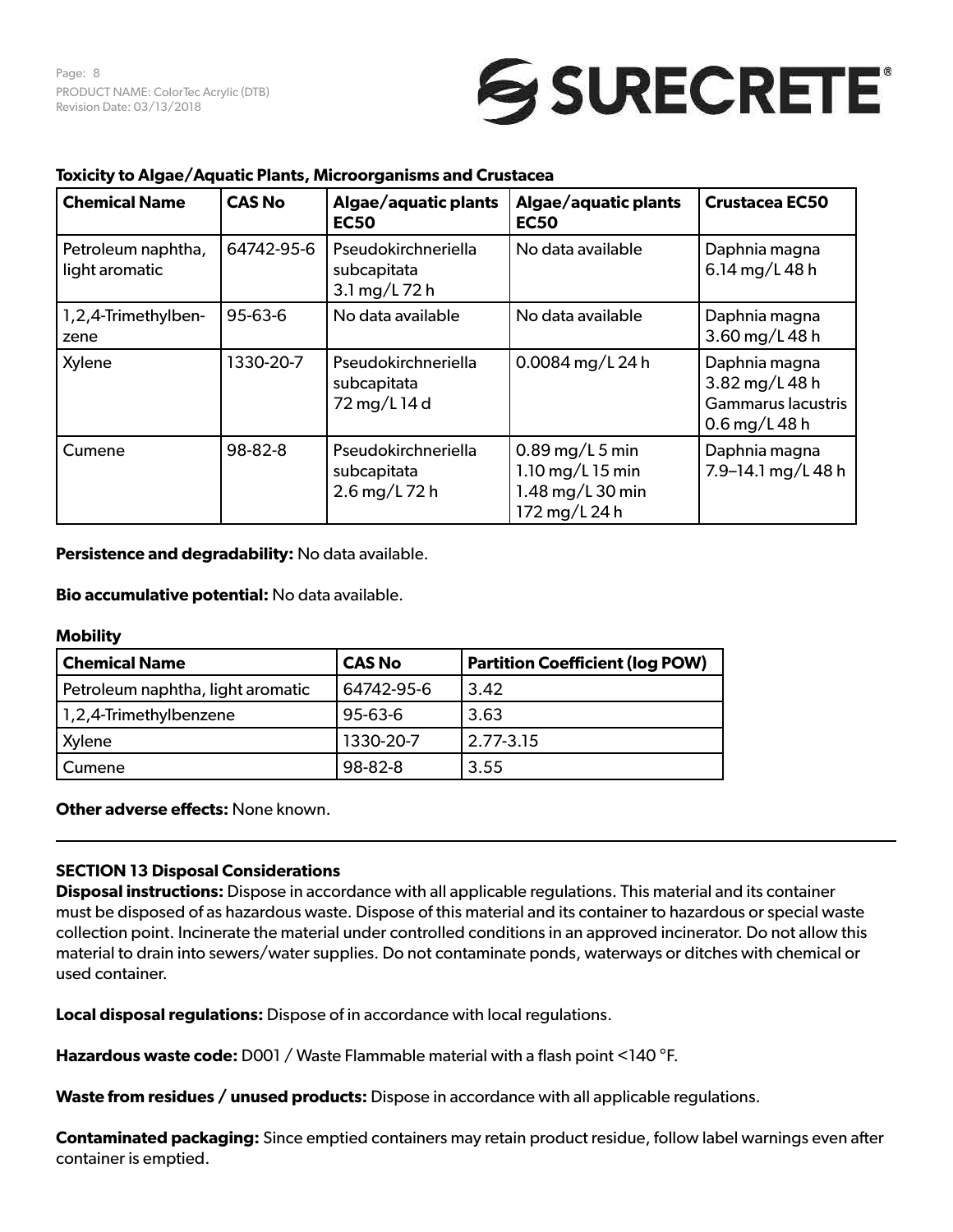Page: 9 PRODUCT NAME: ColorTec Acrylic (DTB) Revision Date: 03/13/2018



| Chemical Name | <b>CAS No</b> | <b>RCRA Listing</b> | <b>RCRA – Basis for Listing</b>  |
|---------------|---------------|---------------------|----------------------------------|
| <b>Xylene</b> | 1330-20-7     | U <sub>239</sub>    | l Included in waste stream: F039 |
| I Cumene      | 98-82-8       | U055                |                                  |

**State of California:** This product contains substances that are listed with the state of California as hazardous wastes.

| <b>Chemical Name</b> | CAS No    | California Hazardous Waste Status |
|----------------------|-----------|-----------------------------------|
| Xylene               | 1330-20-7 | Toxic / Ignitable                 |
| Cumene               | 98-82-8   | Toxic / Ignitable                 |

### **Section 14 Transport Information**

**DOT**

**UN number:** UN1263 **UN proper shipping name: Paint related material Class:** 3 **Packing group:** II **Special precautions for user:** Not available.

### **IATA**

**UN number:** UN1263 **UN proper shipping name: Paint related material Class:** 3 **Packing group:** II **Environmental hazards:** No. **Special precautions for user:** Not available.

## **IMDG**

**UN number:** UN1263 **UN proper shipping name: Paint related material Class:** 3 **Packing group:** II **Environmental hazards Marine pollutant:** No. **Special precautions for user:** Not available.

## **SECTION 15 Regulatory Information**

**US federal regulations:** This product is hazardous according to OSHA 29 CFR 1910.1200. All components are on the U.S. EPA TSCA Inventory List.

## **TSCA Section 12(b) Export Notification (40 CFR 707, Subpt. D):** Not regulated.

## **OSHA Specifically Regulated Substances (29 CFR 1910.1001-1050):**

Benzene [as part of xylene] (CAS 71-43-2) Cumene (CAS 98-82-8) Cancer, Central nervous system, Blood, Aspiration, Skin, Eye, Respiratory tract irritation, Flammability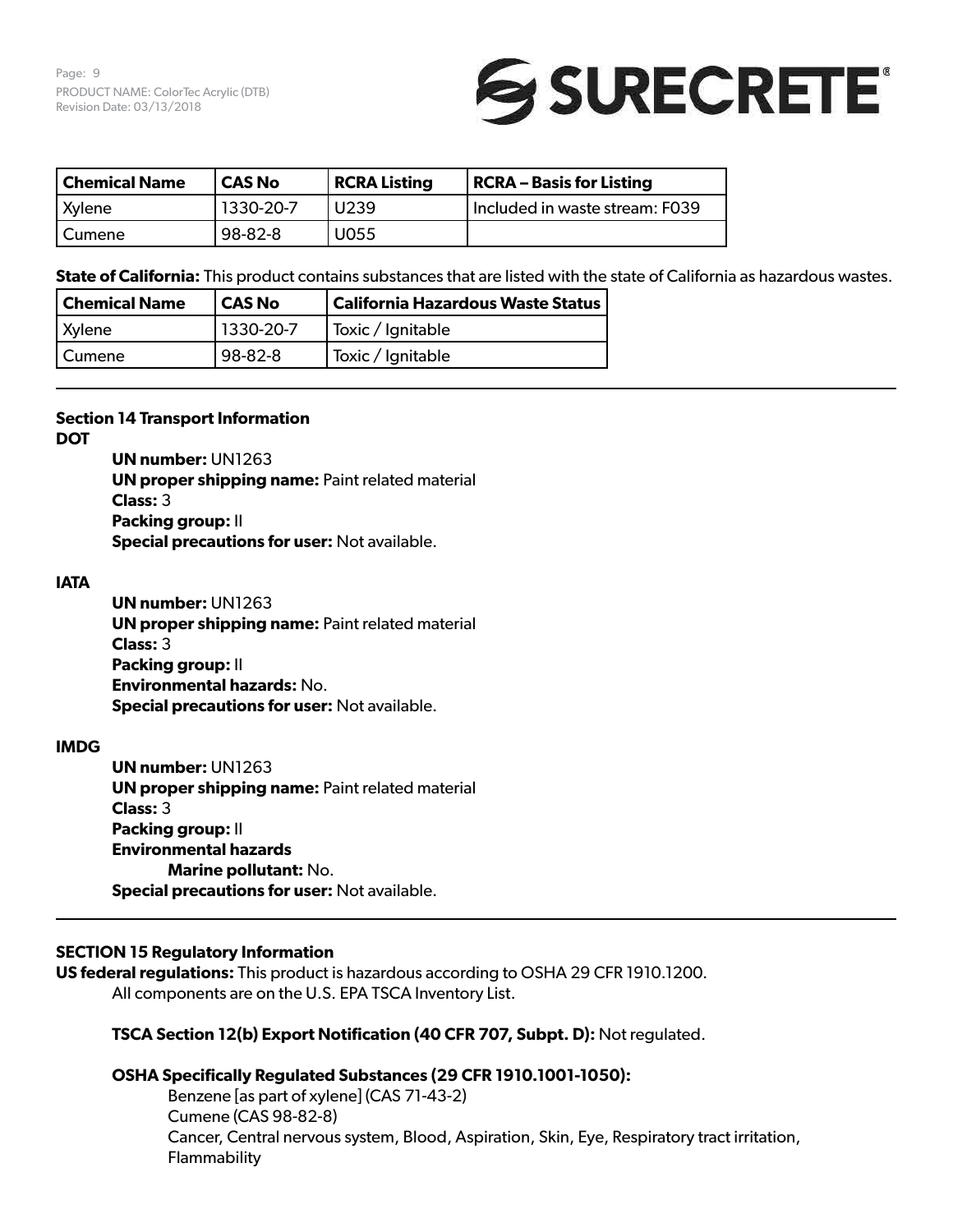Page: 10 PRODUCT NAME: ColorTec Acrylic (DTB) Revision Date: 03/13/2018



## **CERCLA Hazardous Substance List (40 CFR 302.4):**

Xylene (CAS 1330-20-7) listed Ethylbenzene (CAS 100-41-4) listed Cumene (CAS 98-82-8) listed

## **Superfund Amendments and Reauthorization Act of 1986 (SARA)**

Hazard categories Immediate Hazard - Yes Delayed Hazard - Yes Fire Hazard - Yes Pressure Hazard - No Reactivity Hazard - No

# **SARA 302 Extremely hazardous substance: SARA 311/312 Hazardous chemical:** No **SARA 313 (TRI reporting):**  Xylene CAS 1330-20-7

Ethylbenzene (CAS 100-41-4) Cumene (CAS 98-82-8) Pseudocumene (1,2,4-Trimethylbenzene) (CAS 95-63-6)

### **Clean Air Act (CAA) Section 112 Hazardous Air Pollutants (HAPs) List:**

Xylene (CAS 1330-20-7) Ethylbenzene (CAS 100-41-4) **Clean Air Act (CAA) Section 112(r) Accidental Release Prevention (40 CFR 68.130):** Not regulated.

**Clean Water Act (CWA) Section 112(r) (40 CFR68.130):** Hazardous substance, Priority and Toxic pollutant **Safe Drinking Water Act (SDWA):** 0 mg/l 0.005 mg/l

### **US state regulations**

## **US. Massachusetts RTK - Substance List:**

Xylene (CAS 1330-20-7) Benzene (CAS 71-43-2) Ethylbenzene (CAS 100-41-4)

### **US. New Jersey Worker and Community Right-to-Know Act:**

Xylene (CAS 1330-20-7) Benzene (CAS 71-43-2) Ethylbenzene (CAS 100-41-4) Toluene (CAS 108-88-3) Cumene (CAS 98-82-8) Pseudocumene (1,2,4-Trimethylbenzene) (CAS 95-63-6)

## **US. Pennsylvania Worker and Community Right-to-Know Law:**

Xylene (CAS 1330-20-7) Benzene (CAS 71-43-2) Ethylbenzene (CAS 100-41-4) Toluene (CAS 108-88-3) Cumene (CAS 98-82-8) Pseudocumene (1,2,4-Trimethylbenzene) (CAS 95-63-6)